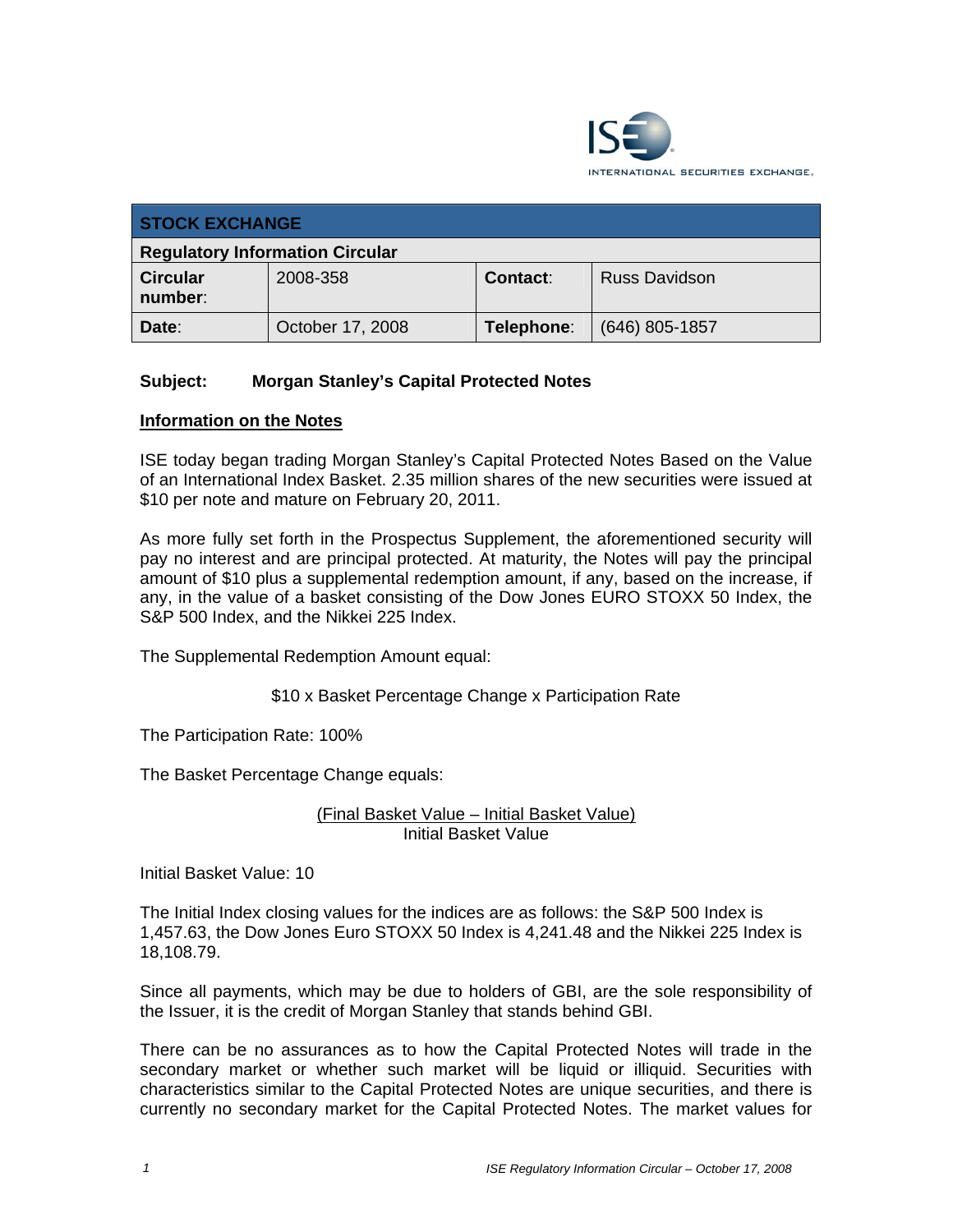the Capital Protected Notes will be affected by a number of factors including, but not limited to, the volatility of the Index Basket, market interest and yield of companies listed in three indices and the time remaining to the maturity of the Capital Protected Notes.

Contact your Tax Advisor for information concerning Taxation.

The Trustee for this security is The Bank of New York.

Trading in the shares on ISE is on a UTP basis and is subject to ISE equity trading rules. The shares will trade from 9:00 a.m. until 4:00 p.m. Eastern Time. Equity Electronic Access Members ("Equity EAMs") trading the shares during the Pre-Market Session are exposed to the risk of the lack of the calculation or dissemination of underlying index value or intraday indicative value ("IIV"). For certain derivative securities products, an updated underlying index value or IIV may not be calculated or publicly disseminated in the Pre-Market hours. Since the underlying index value and IIV are not calculated or widely disseminated during Pre-Market hours, an investor who is unable to calculate implied values for certain derivative securities products during Pre-Market hours may be at a disadvantage to market professionals.

Equity EAMs also should review NASD Notice to Members 03-71 for guidance on trading these products. The Notice reminds members of their obligations to: (1) conduct adequate due diligence to understand the features of the product; (2) perform a reasonable-basis suitability analysis; (3) perform customer-specific suitability analysis in connection with any recommended transactions; (4) provide a balanced disclosure of both the risks and rewards associated with the particular product, especially when selling to retail investors; (5) implement appropriate internal controls; and (6) train registered persons regarding the features, risk and suitability of these products.

**This Regulatory Information Circular is not a statutory Prospectus. Equity EAMs should consult the Trust's Registration Statement, SAI, Prospectus and the Fund's website for relevant information.**